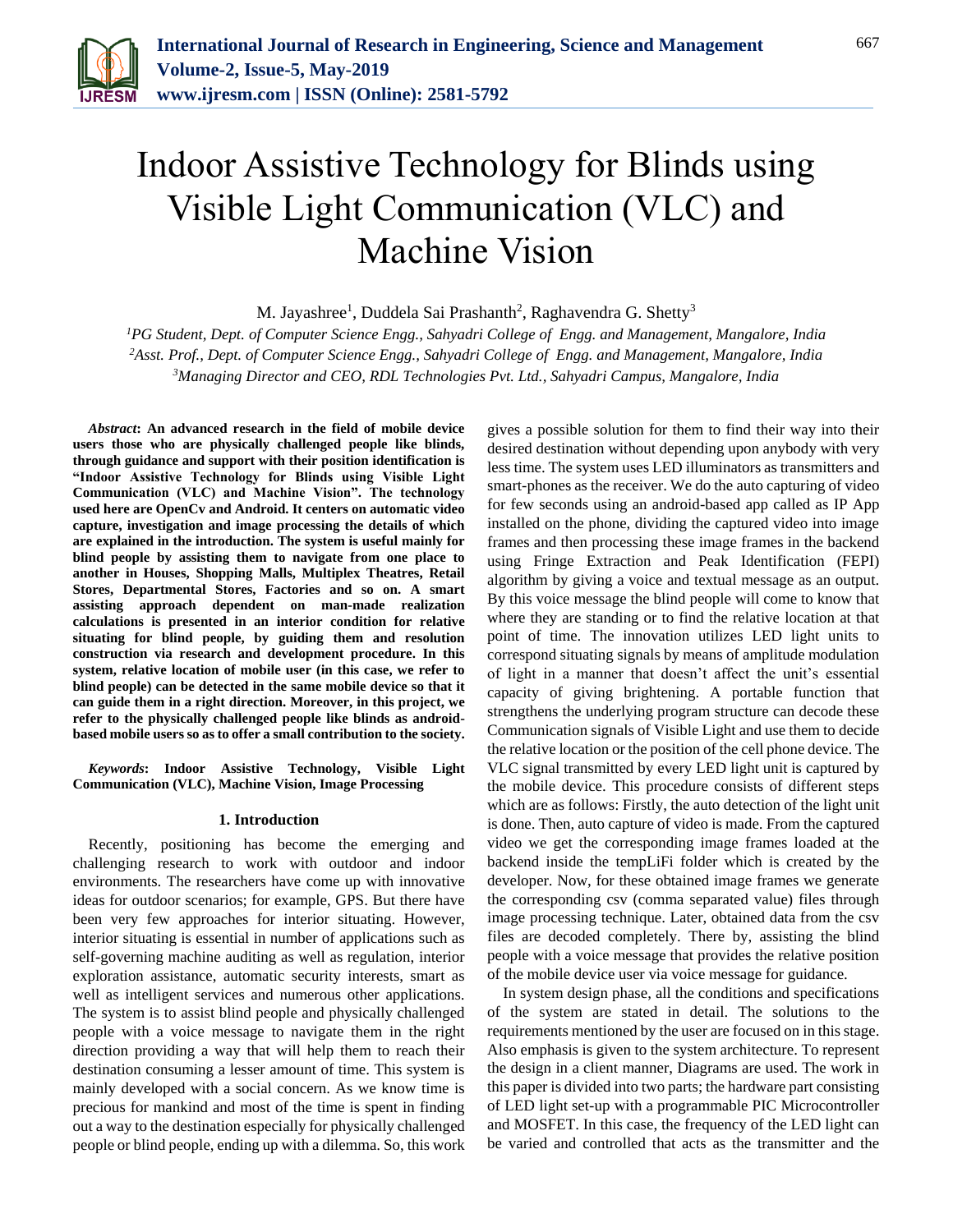

android-based smart phone acts as the receiver, the beneficiary of the current set-up. The software part consists of computation of number of image frames captured per second for a given frequency, image processing, decoding and finally determining the relative location of the mobile device user by assisting them with a proper voice message. Figure 1, shows the Hardware Block Diagram.



Fig. 1. Hardware block diagram

The theoretical model of the application is depicted by the architectural design. It comprises of the several constituents which exist in the system and also their behavioral patterns and their inter relationships. It displays the different features of the system. It gives a sense of direction towards the system and its functionality, as to how it can be developed. Figure 2, shows the System Architecture.



### **2. Related work**

In the system, [1] it provides a VLP solution that gives precise and rapid indoor route by means of the plans of a detailed flash-less boundary classification strategy and an incompetent picture handling practice. Likewise, said arrangement includes upside of biased flash glimmer alleviation and darkening, which are essential for brightening. VLP indoor route arrangement which guarantees cost effectiveness and

robustness as well as fast and high precision. [2] The innovation utilizes LED light components to communicate situating signals by means of amplitude modulation of light in a manner that does not affect the component's essential capacity of giving brightening. A portable application that consolidates this software framework can decode these Visible Light Communication signals and use them to decide the exact location or the position of the cell phone. In [3] the paper structures, actualizes, furthermore, assesses Rolling Light, an observable pathway light-to-camera correspondence framework that empowers a light to converse with assorted offthe-rack moving shade cameras. [4] In this paper, a correspondence plot that empowers inside surrounding LED lighting frameworks to send information to versatile gadgets utilizing either cameras or light sensors is presented. [5] The framework creates furthermore deploys this as an incompetent mobile transmission framework utilizing COTS LED illuminators as senders of the signals and cell phone cameras as collectors with the goal as such, it very well may be completely presented in a cell phone plus is practical for all possible interior situations. [6] Gives us an idea about how to design an indoor positioning scheme using Artificial Intelligence Algorithms such as ANN and Fuzzy Logic. [7] A Dynamic Visible Light Communication Link for Smart phones, a versatile observable pathway VLC framework for cell phones that powerfully modifies and augments its channel limit by evaluating the separation between the transmitter and the recipient. In this, we feature the requirement for an adaptable visible light communication interface that will powerfully alter its channels limit dependent on the separation between the transmitter and the recipient.

#### **3. Indoor assistive technology**

Inside structures, lights are common, have adequate access to control, and are regularly in a perfect world situated for detecting applications. In this project, a procedure is presented for transmitting information from strong state illuminators, utilized for inside encompassing brightness, to mobile gadgets related to smart phones in a way it's imaginary to tenants. Solitary convincing use of this methodology is the capacity to change brightness causes to milestone guides that will be able to be utilized for interior localization. In the event that each luminary could remarkably distinguish itself to adjacent cell phones, it is conceivable to effectively recognize rooms and zones inside areas those are enlightened by various bulbs.

The main goal of our system is to assist blind people with a voice message along with a text message and an image to accompany them which are helpful for them to navigate in an interior environment. This operation is done by our FEPI algorithm. The algorithm steps are summarized as follows: Auto distinctive substantiation of the light unit is done simply by opening the IP App.

- Auto catch of video is made.
- The auto caught video is consequently changed over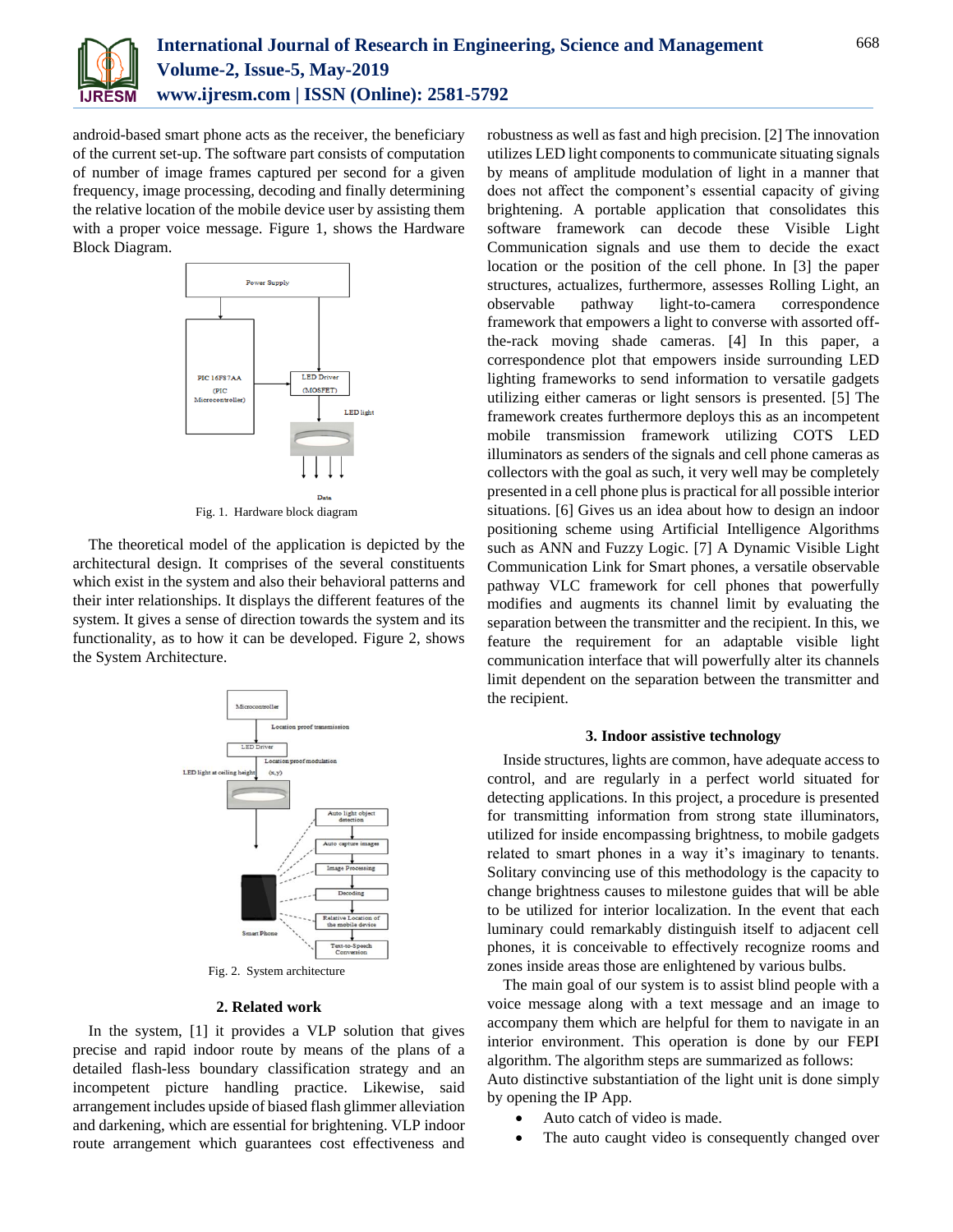

into picture frames and grayscale pictures which will be set in the backend in the later stages.

- In addition, for these obtained picture frames we produce the relating csv reports through image processing approach in the background.
- Later, information that has been acquired from the csv records is decoded from one end to the other by detecting the peak values in the csv files.
- In this way, we find the relative position of the smart phone by assisting the smart phone user via voice message.



Fig. 3. Shows the flow diagram

Indoor Assistive Technology is a method used to guide blind people in a right direction with a voice message as an outcome of the system by helping them to reach their target area. In implementation, we actually combine our plans and design and set them into motion. The design is being implemented in reality. In this section, we particularly focus on elaborating how things actually operate in the different segments or modules of the system. Thus, we intend to emphasize on executing the actual idea or concept we had perceived all along early stages of our innovation. Efficient innovation utilized here are OpenCV and Android. And the implementation is done by OpenCV methods in Android. We use Android Studio as our implementation platform to run our code which includes OpenCV libraries imported into the latest version of Android Studio. OpenCV is the most regularly used processor vision library for picture handling and AI. OpenCV is a cross-arrange library using which we can develop progressing applications. It basically focuses on picture handling; video catch and examination including features like face recognition and article area. Android is a flexible working arrangement made by

Google, in light of a replaced variation of the Linux kernel and other accessible basis for computation and organized fundamentally for contact screen PDAs, for instance, hand-held devices.

The implementation involves detecting the peak values of different frequencies of the processed image frames by using a Fringe Extraction and Peak Identification (FEPI) algorithm. It involves fringe extraction and identification of peak values through image processing and decoding technique. Image processing is done by comparing the image frames with fringes of different width for different frequencies. It also associates with finding out the total number of peak values in a csv file for a particular frequency of an image frame and then taking the decisions in the form of binary data values that is 0's and 1's which is corresponding to the frequency 800Hz and 1500Hz respectively. In this case, we have taken 800Hz representing a "0" and 1500Hz representing a "1".

#### **4. Experimental results**

We illustrate the proposed methodology particularly depends on:

- The time required to capture and process one image frame: 33ms
- The number of images frames captured per second: 30 frames
- The total number of peaks for the frequency 800Hz (image frame type 1): 12
- Hence we infer, this particular frame is having a frequency 800Hz and we denote this frame with a binary "0".
- The total number of peaks for the frequency 1500Hz (image frame type 2): 23
- Hence we infer, this particular frame is having a frequency 1500Hz and we denote this frame with a binary "1".

This is because; we have hardcoded the two different frequencies within a particular range. Below are the figures that show the results of image processing.

The following figures show the results of coloured images and their corresponding grayscale images for two different frequencies based on FEPI algorithm. Notice that the coloured images are the original images. Figure 4 (a), (b), (c), (d) shows the conversion of video into image frames.